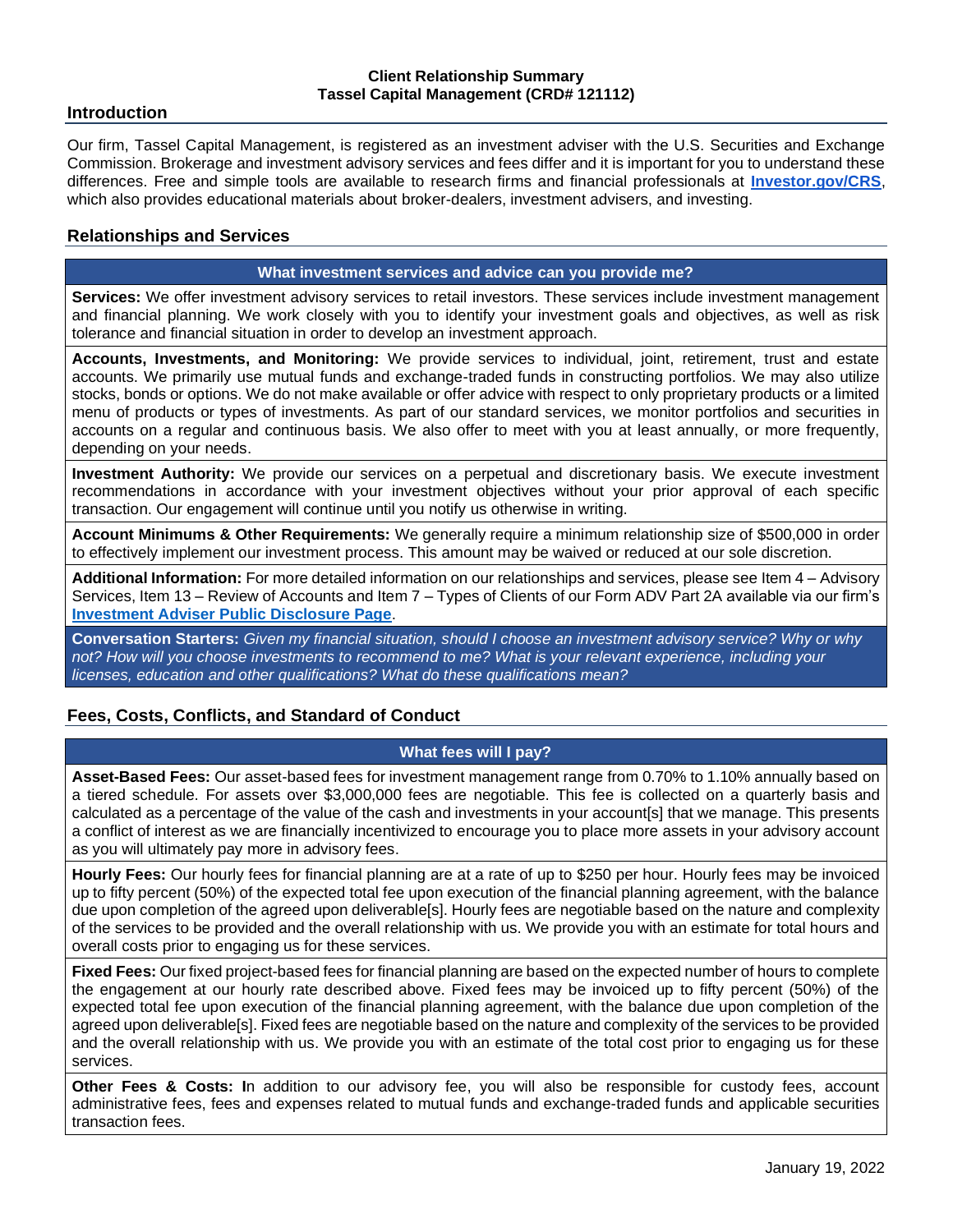**Additional Information: You will pay fees and costs whether you make or lose money on your investments.**  Fees and costs will reduce any amount of money you make on your investments over time. Please make sure you understand what fees and costs you are paying. For more detailed information on our fees, please see Item 5 – Fees and Compensation of our Form ADV Part 2A available via our firm's **[Investment Adviser Public Disclosure Page](https://adviserinfo.sec.gov/firm/summary/121112)**.

**Conversation Starters**: *Help me understand how these fees and costs might affect my investments. If I give you \$10,000 to invest, how much will go to fees and costs, and how much will be invested for me?*

> **What are your legal obligations to me when acting as my investment adviser? How else does your firm make money and what conflicts of interest do you have?**

*When we act as your investment adviser*, we have to act in your best interest and not put our interests ahead of yours. At the same time, the way we make money creates some conflicts with your interests. You should understand and ask us about these conflicts because they can affect the investment advice we provide you. Here is an example to help you understand what this means.

We will recommend that you open your account with a specific custodian, where we maintain an institutional relationship and receive economic benefits. The receipt of economic benefits presents a conflict of interest and can influence our recommendation of the custodian to you. However, you ultimately decide where to open your accounts. Choosing a different custodian may result in the loss of quality of service and/or ability to obtain favorable prices.

**Additional Information:** For more detailed information, please see Item 10 – Financial Industry Activities and Affiliations, Item 12 – Brokerage Practices and Item 14 – Client Referrals and Other Compensation of our Form ADV Part 2A available via our firm's **[Investment Adviser Public Disclosure Page](https://adviserinfo.sec.gov/firm/summary/121112)**.

**Conversation Starters:** *How might your conflicts of interest affect me, and how will you address them?*

#### **How do your financial professionals make money?**

Our financial professionals are compensated based on an agreed-upon annual salary. Additionally, they may receive annual bonuses based on a number of factors including firm profitability and the quality of service they provide clients. This means financial professionals have an incentive to increase asset size in the relationship or solicit new business taking time away from day-to-day servicing of existing clients.

## **Disciplinary History**

**Do you or your financial professionals have legal or disciplinary history?**

No. You can visit **[Investor.gov/CRS](http://investor.gov/CRS)** for a free and simple search tool to research our firm and our financial professionals.

**Conversation Starters:** *As a financial professional, do you have any disciplinary history? For what type of conduct?*

#### **Additional Information**

You can find additional information about our investment advisory services by viewing our Form ADV Part 2A available via our firm's **[Investment Adviser Public Disclosure Page](https://adviserinfo.sec.gov/firm/summary/121112)** or by visiting http://www.tasselcapital.com/. You can request up to date information and a copy of our Client Relationship Summary by contacting us at (704) 814-6780.

**Conversation Starters:** *Who is my primary contact person? Is he or she a representative of an investment advisor? Who can I talk to if I have concerns about how this person is treating me?*